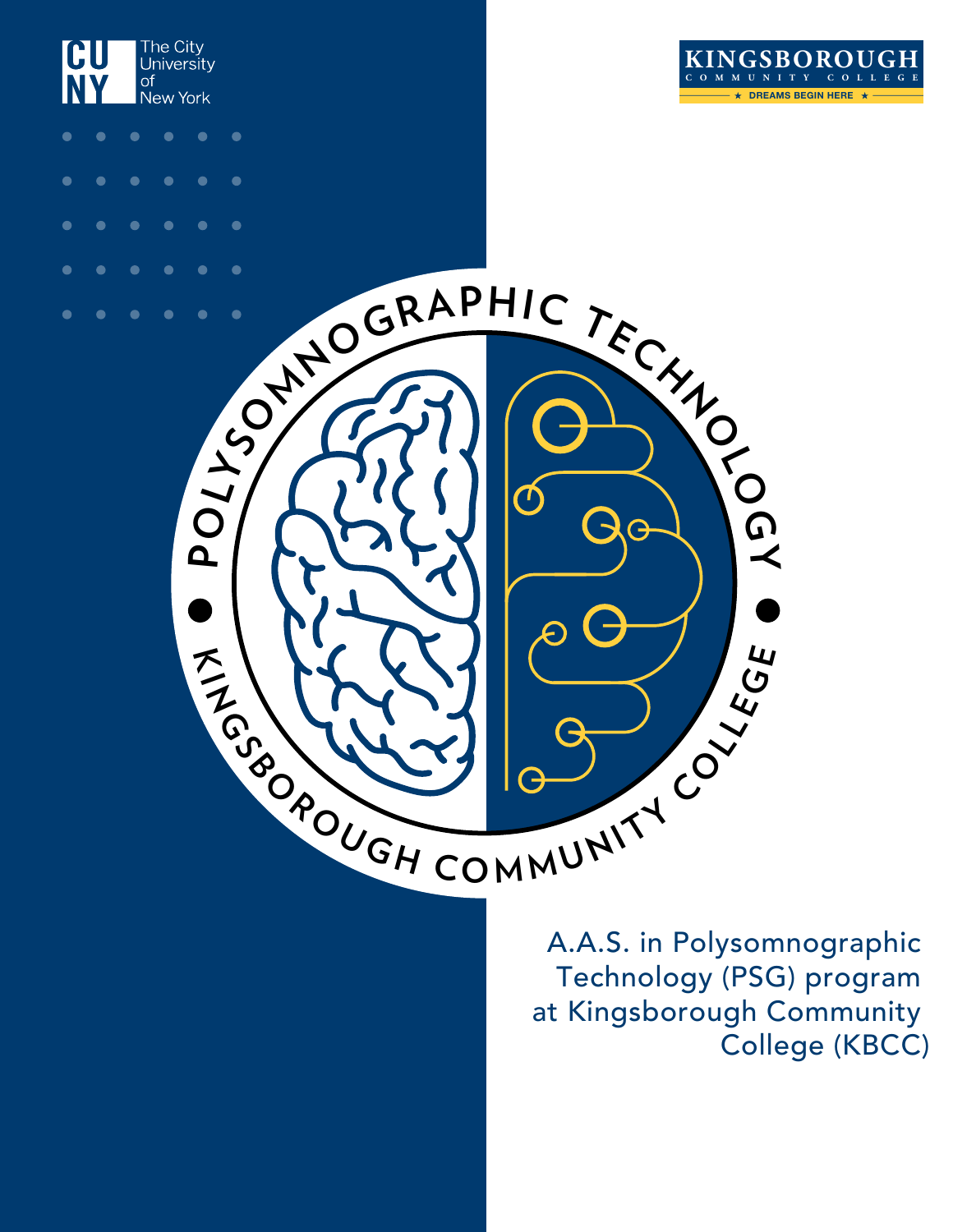# Career Description

Sleep Technology, also called Polysomnographic Technology, is a separate and distinct allied health-care occupation embracing a unique body of knowledge and methodological skills. Overnight polysomnography is a standard tool in Sleep Medicine for evaluating sleeprelated pathophysiology, sleep architecture, and sleep integrity. Specifically, it is an evaluation of multiple physiological parameters during sleep, combined with expert observational reporting. Sleep technologists are the technical group specially trained to perform polysomnography and other technical evaluations used for the diagnosis and treatment of sleep/arousal disorders. They are health-care professionals who work as part of a team under the general supervision of a licensed physician to assist in the education, evaluation, treatment and follow-up of sleep disorders in patients of all ages. They follow accepted standards of care, including American Academy of Sleep Medicine (AASM) Practice Parameters, which are the foundation for clinical/technical decisionmaking and for the provision of patient-sensitive care. This

profession employs a unique set of diagnostic tools used in the interest of establishing diagnoses and implementing therapeutic interventions. Salary.com estimates the salary for a sleep technologist in New York City ranges from \$44,410 (10th percentile) to \$70,176 (90th percentile), with a median of \$56,866.

Working as a sleep technologist is ideal for many college students looking for a career that will allow them to pursue further education, as most sleep laboratories require a full-time technologist to work three-12 hours shifts per week. This type of schedule allows the technologist excellent flexibility to take daytime coursework. It also provides an income to support independent living in New York City while paying for tuition at a senior CUNY college. Others not interested in further education will also like the flexibility of working three-nights per week, which allows them to spend more time with family; this is particularly useful for single parents.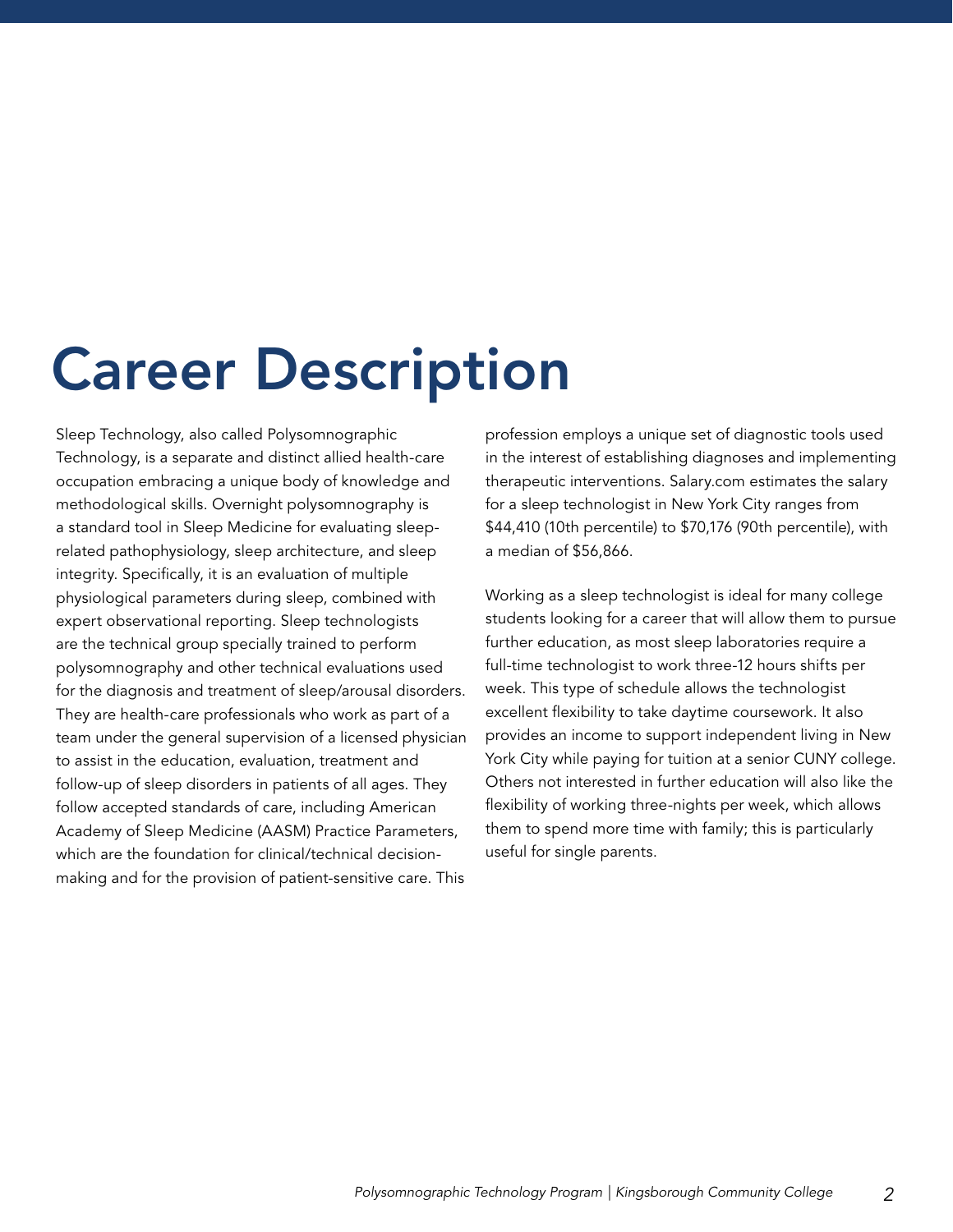# Admission Requirements

Requirements for admission into this program include successful completion of all CUNY reading, writing and math exams or successful completion of appropriate developmental courses. Additional requirements for admission into this program include passing a background check and receiving medical clearance. Before the start of the second year in the program students will also be required to receive basic life support (BLS) certification from the American Heart Association.

In the semester in which the student is registered for PSG 100 (see below for more information on coursework), the student must also be registered for ENG 12 and BIO 11 (or have already taken both).

#### Additional admission requirements include:

- Must be at least 18 years of age by the start of the first clinical practicum
- **Pass a criminal background check**
- High school diploma, GED or equivalent education
- Must be able to work 12-hour night shifts
- Ability to communicate effectively with patients
- Ability to interpret oral, written and diagnostic form instructions
- Ability to use good judgment and remain calm in high stress situations
- Ability to function efficiently without interruption throughout an entire work shift
- Ability to converse, in English, with coworkers and hospital staff with regard to the status of the patient
- Possess good manual dexterity with ability to perform all tasks related to the highest quality patient care
- Ability to work in low light situations
- Ability to work with other providers to make appropriate patient care decisions

#### In order to receive an AAS in Polysomnographic Technology, a student must complete the following courses with a grade of "c" or better:

- ENG 12, ENG 24, BIO 11, BIO 12, MAT 9, MAT 20, PSY 11, PHI 76
- PSG 100, PSG 101, PSG 102, PSG 103, PSG 104, PSG 105, PSG 106, PSG 107, PSG 108

#### An interview with the Program Director is also required.

The PSG program accepts new students only in the spring semester. Please see the following link to see the KBCC academic calendar: <https://goo.gl/JO5i6b>

*Of note, if a student has already completed college credit, past performance in courses required by the PSG program will be used, in part, to evaluate the students' acceptance into the PSG program. Students who have demonstrated*  exceptional performance in required core courses such as MAT 9, BIO 11 and ENG 12 may be given preferential *acceptance into the PSG program over students who have not completed college level courses.*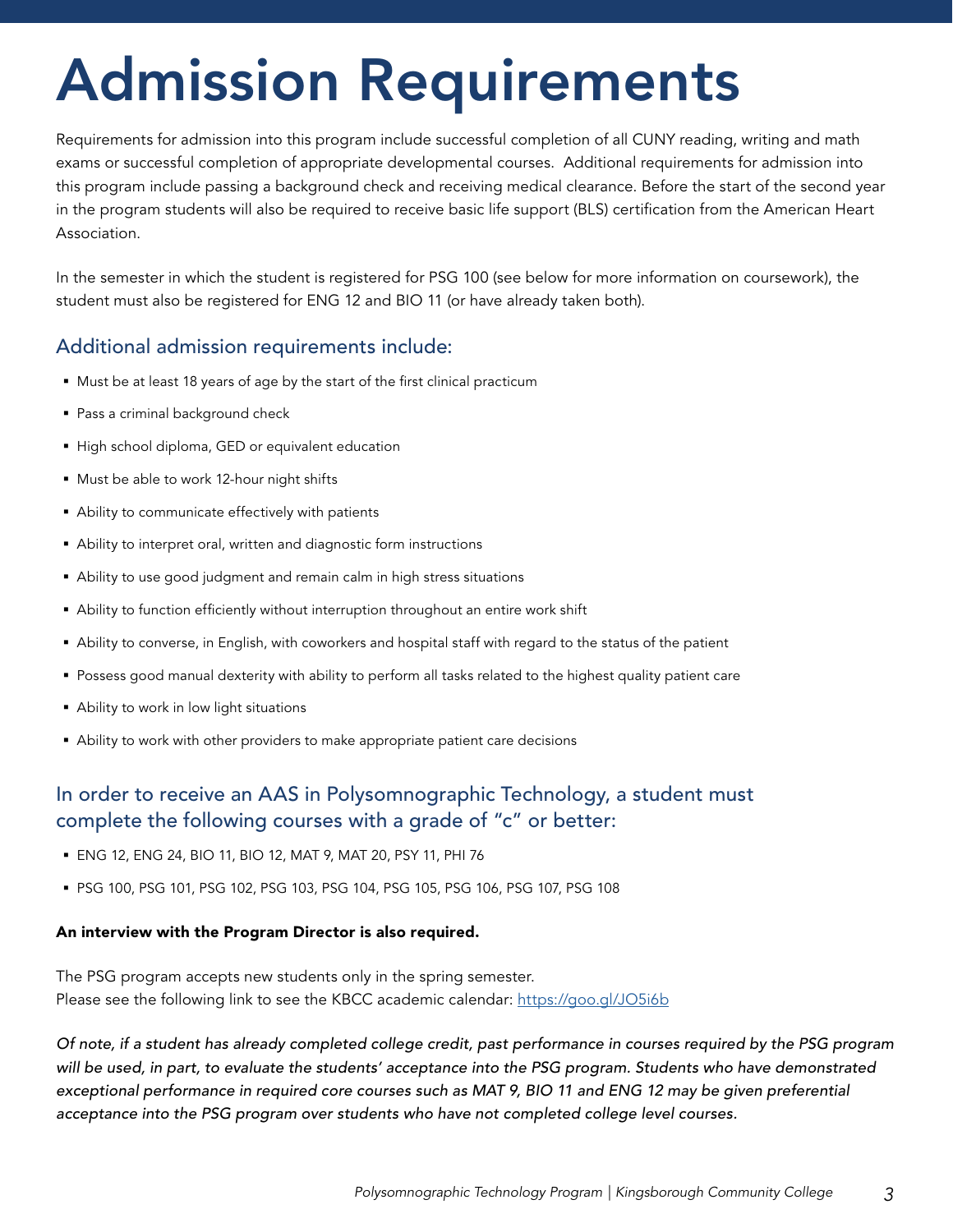# Degree Requirements

A.A.S. Polysomnographic Technology Curriculum Outlinel TOTAL DEGREE CREDITS: 60

#### MAJOR COMPONENT

| Course number  |                                            | Lecture | Lab | <b>Clinic</b> | Credit                   |
|----------------|--------------------------------------------|---------|-----|---------------|--------------------------|
| <b>PSG 100</b> | The Science of Sleep and Circadian Rhythms | 3       |     |               | 3                        |
| <b>PSG 101</b> | Neuroscience and Pharmacology in Sleep     | 4       |     |               | 4                        |
| <b>PSG 102</b> | Foundations of Polysomnography I           | 2       | 2   |               | 3                        |
| <b>PSG 103</b> | Clinical Practicum in Sleep Medicine I     |         |     | 24            | 6                        |
| <b>PSG 104</b> | Foundations of Polysomnography II          | 2       | 2   |               | 3                        |
| <b>PSG 105</b> | Clinical Polysomnographic Scoring          | 2       | 2   |               | 3                        |
| <b>PSG 106</b> | <b>Classification of Sleep Disorders</b>   | 3       |     |               | 3                        |
| <b>PSG 107</b> | Cardiopulmonary Physiology in Sleep        | 3       |     |               | 3                        |
| <b>PSG 108</b> | Clinical Practicum in Sleep Medicine II    |         |     | 24            | 6                        |
|                |                                            |         |     |               | <b>Total Credits: 34</b> |

#### GENERAL EDUCATION COMPONENT OF THE POLYSOMNOGRAPHIC TECHNOLOGY CURRICULUM

| Course number    |                                               | Lecture | Lab            | <b>Clinic</b> | Credit |
|------------------|-----------------------------------------------|---------|----------------|---------------|--------|
| <b>ENG 12</b>    | Freshman English I                            | 3       |                |               |        |
| <b>ENG 24</b>    | Freshman English II                           | 3       |                |               |        |
| <b>BIO 11</b>    | Human Anatomy and Physiology I                | 2       | 4              |               | 4      |
| <b>BIO 12</b>    | Human Anatomy and Physiology II               | 2       | $\overline{4}$ |               | 4      |
| <b>PSY 11</b>    | General Psychology                            | 3       |                |               |        |
| MAT <sub>9</sub> | College Algebra                               | 3       |                |               |        |
| <b>MAT 20</b>    | <b>Elements of Statistics</b>                 | 3       |                |               |        |
| <b>PHI 76</b>    | Ethics and Morality in the Health Professions | 3       |                |               |        |
|                  |                                               |         |                |               |        |

Total Credits: 26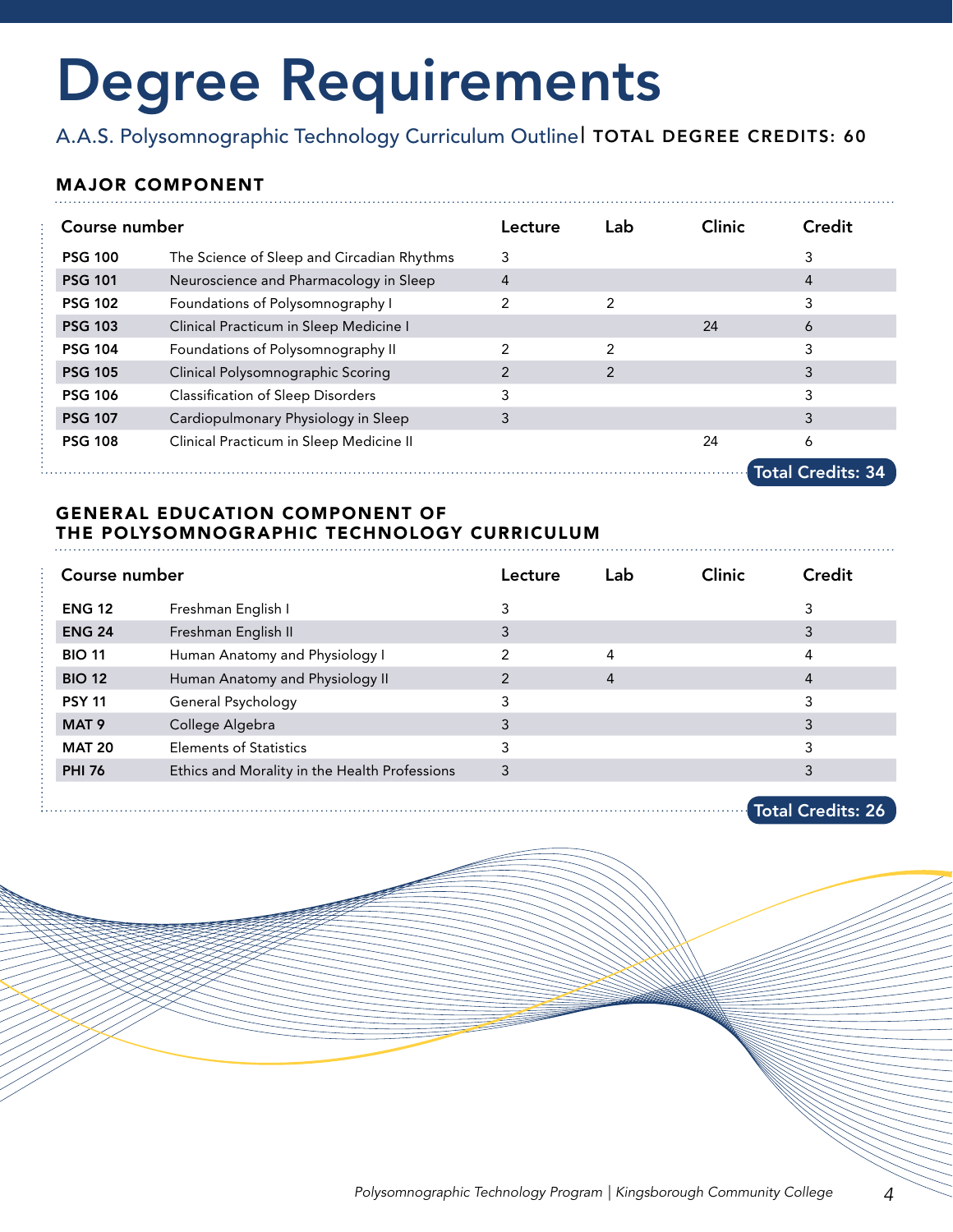# Description of Required Sleep Related Courses

#### **PSG 100 | The Science of Sleep** and Circadian Rhythms | *(3-Credits) – 3 hrs lec*

This course is designed to provide students with the biological basis for clinical sleep and circadian rhythms disorders. Students will be introduced to the history of sleep research, and current theories regarding how and why we sleep. Daily biological rhythms, and their relationship to sleep and wake states will also be investigated in this course.

#### *PSG 101 |* Neuroscience and Pharmacology

#### in Sleep | *(4-Credits) - 4 hrs lec*

This course will inform students of the neurological basis of sleep. The anatomical brain regions responsible for sleep and waking, as well as endogenous neurochemicals modulating sleep and wake will be discussed. In the second half of this course, the effects of pharmacological compounds on sleep architecture is described.

#### **PSG 102 | Foundations of Polysomnography I** *(3-Credits) – 2 hrs lec, 2 hrs lab*

In this course students will be taught the basic skills required to perform a clinical sleep study. Including electrode placement using the international 10-20 system. How to use respiratory belts, pressure transducers, thermistors, pulse-oximetry, end tidal capnography, and electromyography during a sleep recording. Use of polysomnographic equipment, including amplifier settings, inputting patient data, and setting up basic recording montages are also covered.

#### *PSG 103 |* Clinical Practicum in Sleep Medicine I | *(6-Credits) – 24 hrs clinical*

Students will be placed in an active clinical sleep laboratory for the entire semester. Two nights per week the student will observe a registered polysomnographic technologist at work. As the student becomes familiar with the workings of the laboratory, they will begin preparing patients for nighttime sleep studies, and will learn how to monitor patients during the night.

## **PSG 104 | Foundations of Polysomnography II**

*(3-Credits) – 2 hrs lec, 2 hrs lab*

Advanced topics for clinical sleep recordings will be covered in this course. Including how to perform Multiple Sleep Latency (MSLT) and Maintenance of Wakefulness (MWT) testing. Montages for special patient populations such as for seizure, REM behavior disorder, bruxism, and pediatrics. Identification of both physiological and non-physiological electrical artifact commonly seen while performing polysomnography, as well as advanced trouble shooting of technical equipment will also be covered.

#### *PSG 105 |* Clinical Polysomnographic Scoring *(3-Credits) – 2 hr lec, 2 hr lab*

Students will learn to define sleep stages, respiratory events, periodic limb movements, seizures, bruxism, and EKG arrhythmias from electrophysiological data obtain during a polysomnographic recording. At the end of this course, students should be able to properly score a polysomnographic based on the criteria described in the American Academy of Sleep Medicine Manual for the Scoring of Sleep and Associated Events.

#### *PSG 106 |* Classification of Sleep Disorders *(3-Credits) – 3 hrs lec*

The focus of this course is to give students a complete understanding of the nosology of clinical sleep and circadian rhythms disorders from the perspective of the International Classification of Sleep Disorders Diagnostic & Coding Manual. Upon completion of this course, students should know the diagnostic criteria of all major sleep and circadian rhythm disorders.

#### **PSG 107 | Cardiopulmonary Physiology** in Sleep | *(3-Credits) – 3 hrs lec*

The physiology of normal respiratory function during sleep, as well as our current understanding of the pathophysiology of obstructive and central apneas during sleep is described. Acute and long-term consequences of sleep apnea, as well as cardiac function and dysfunction with a specific focus on arrhythmias commonly associated with sleep-disordered breathing is investigated.

#### *PSG 108 |* Clinical Practicum in Sleep Medicine II | *(6-Credits) – 24 hrs clinical*

As in the Clinical Practicum in Sleep Medicine I, students in this course will spend a semester observing and working in a clinical sleep laboratory. During this semester students will focus on learning to titrate patients with positive airway pressure machines including CPAP, BiPAP and ASV. Titration of supplemental oxygen will also be taught. Real time obstructive and central sleep apnea and hypopnea, and EKG arrhythmia detection will be an area of particular focus. Students will also gain experience performing MSLT and MWT testing.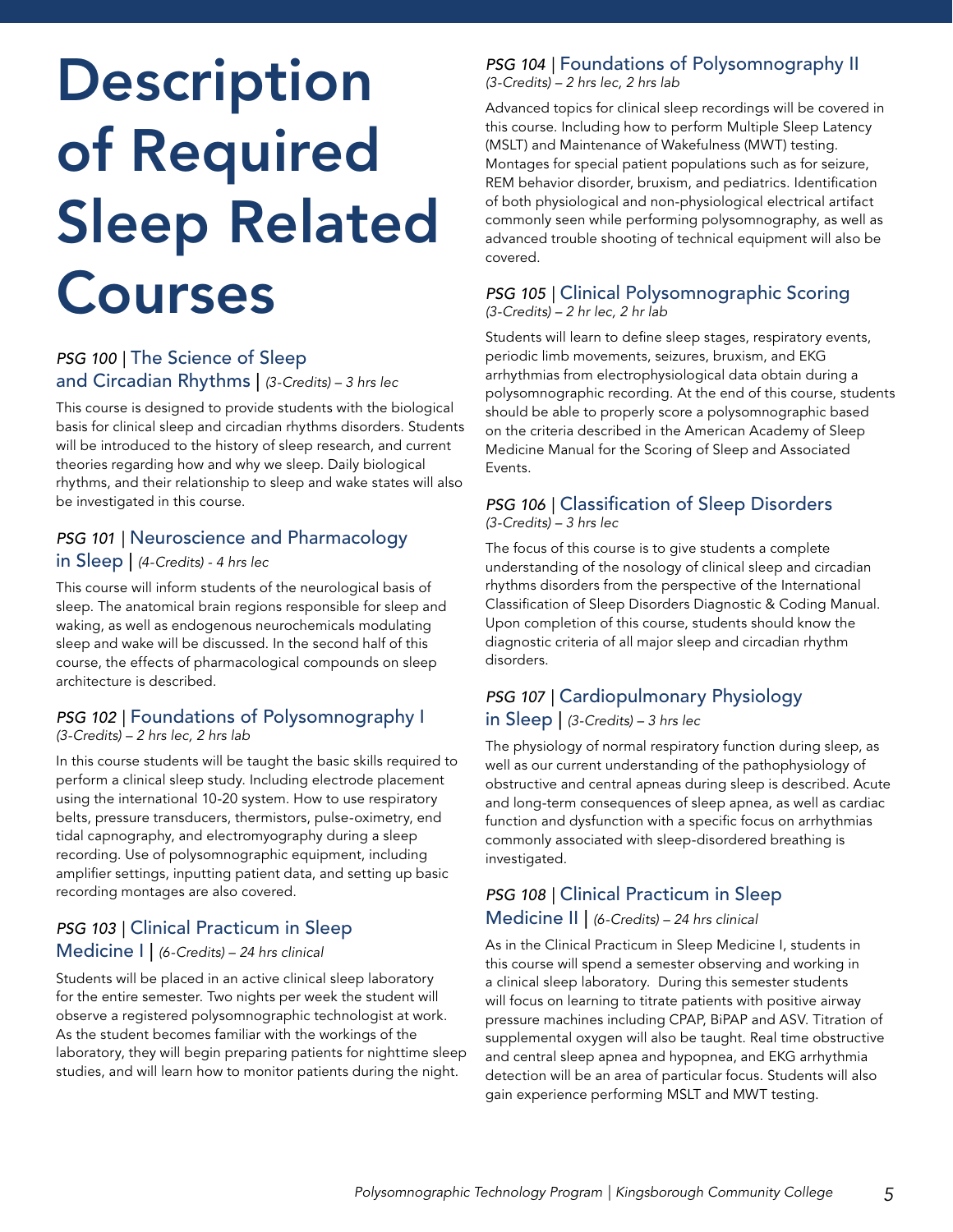# Recommended Full-Time (4-Semester) Program of Study

#### SPRING-FIRST YEAR

| Course number    |                                            | Credit |
|------------------|--------------------------------------------|--------|
| <b>ENG 12</b>    | Freshman English I                         | 3      |
| <b>BIO 11</b>    | Human Anatomy and Physiology I             | 4      |
| MAT <sub>9</sub> | College Algebra                            | 3      |
| <b>PSY 11</b>    | General Psychology (Fall or Winter)        | 3      |
| <b>PSG 100</b>   | The Science of Sleep and Circadian Rhythms | 3      |
|                  | <b>Total Credits: 16</b>                   |        |

#### FALL-FIRST YEAR

| Course number  |                                        | <b>Credit</b>            |
|----------------|----------------------------------------|--------------------------|
| <b>ENG 24</b>  | Freshman English II (Spring or Summer) | 3                        |
| <b>MAT 20</b>  | <b>Elements of Statistics</b>          | 3                        |
| <b>BIO 12</b>  | Human Anatomy and Physiology II        | 4                        |
| <b>PSG 101</b> | Neuroscience and Pharmacology in Sleep | 4                        |
| <b>PSG 102</b> | Foundations of Polysomnography I       | 3                        |
|                |                                        | <b>Total Credits: 17</b> |

### SPRING-SECOND YEAR

| Course number            |                                            | Credit |  |
|--------------------------|--------------------------------------------|--------|--|
| <b>PSG 103</b>           | Clinical Practicum in Sleep Medicine I     | 6      |  |
| <b>PSG 104</b>           | Foundations of Polysomnography II          | 3      |  |
| <b>PSG 105</b>           | Clinical Polysomnographic Scoring          | 3      |  |
| <b>PSG 106</b>           | Classification of Sleep Disorders (Winter) | 3      |  |
| <b>Total Credits: 15</b> |                                            |        |  |

### FALL-SECOND YEAR

| Course number  |                                               | Credit            |
|----------------|-----------------------------------------------|-------------------|
| <b>PSG 107</b> | Cardiopulmonary Physiology in Sleep           | 3                 |
| <b>PHI 76</b>  | Ethics and Morality in the Health Professions | 3                 |
| <b>PSG 108</b> | Clinical Practicum in Sleep Medicine II       | 6                 |
|                |                                               | Total Credits: 12 |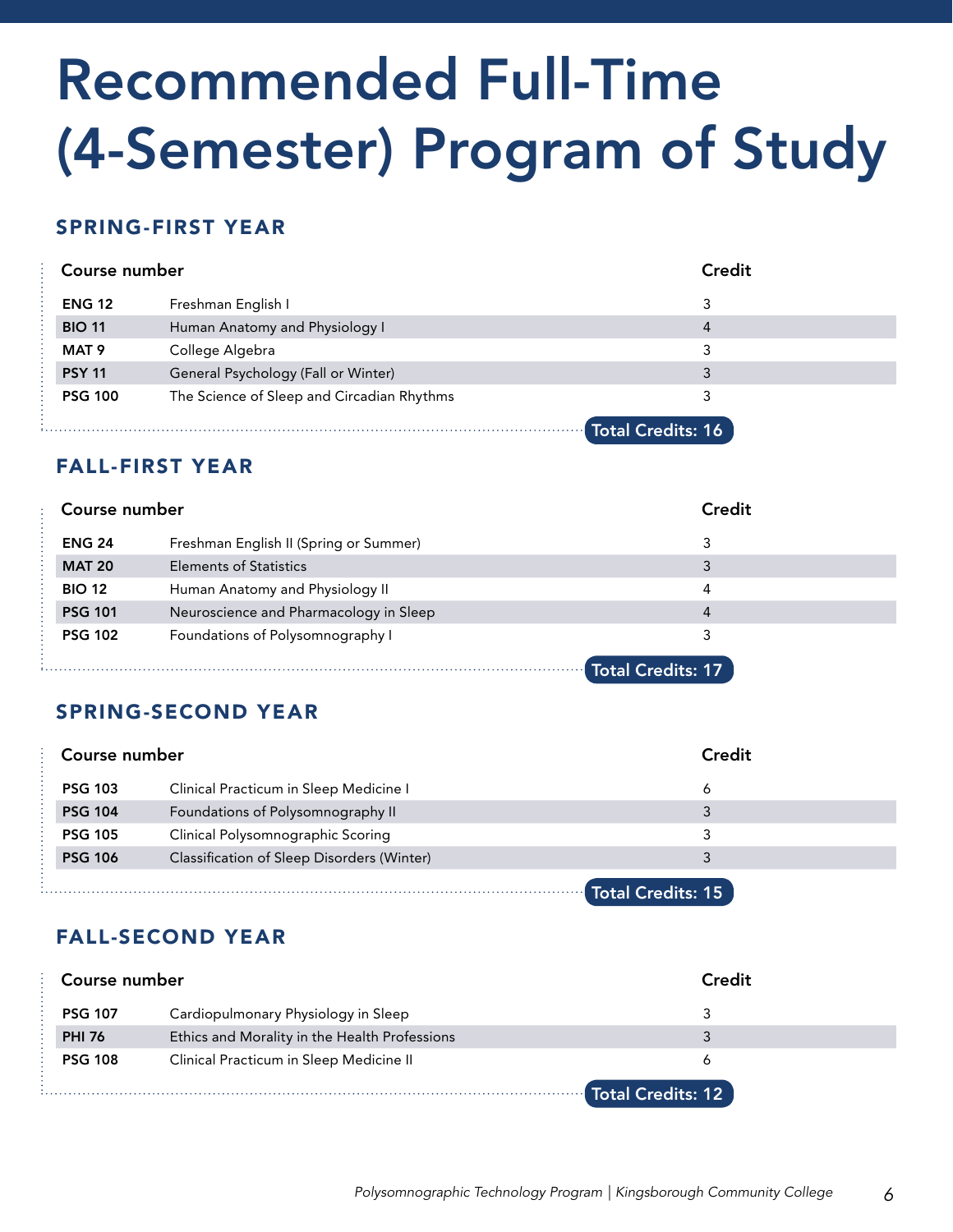## Credits for Experiential Learning

Requirements for service credit for the Polysomnography Technology A.A.S. program:

Technologists that currently hold the RPSG.T or RST credential, and can document at least two-years of work experience in an AASM accredited sleep laboratory are eligible to a receive credit for their work experience.

The following courses are eligible for this credit:

- PSG 102 Foundations of Polysomnography I- 3-credits
- PSG 104 Foundations of Polysomnography II- 3-credits
- PSG 103 Clinical Practicum in Sleep Medicine I- 6-credits
- PSG 108 Clinical Practicum in Sleep Medicine II- 6-credits

# Transfer Credits

Transfer credits from other educational institutions are evaluated by the registrar's office. You must request an official transcript from your previous college to be sent to KBCC. Once your official transcript(s) is received, the Registrar's Office will conduct an official evaluation of your credits and send you a pink copy of the Advanced Standing form in the mail.

The credits that are accepted are determined based on the requirements of the major you have declared at Kingsborough.

Kingsborough accepts a maximum of 30 credits from other accredited institutions, provided that

- Each course was completed with a satisfactory grade ("c" or better from non-CUNY schools, "d" or better from CUNY schools). However, only courses receiving a grade of "c" or higher can be used to satisfy requirements for the PSG program.
- The course content is equivalent to a Kingsborough course
- The course satisfies the student's graduation requirements. Students must complete at least 30 additional credits at Kingsborough to earn their degree.

In addition, students can see a Transfer Advisor in M-101 to determine which specific courses are required to complete their degree.

# Advanced Placement Credits

The college awards advanced standing credit through sources like the Advanced Placement Examinations (AP Exam) of the Educational Testing Service and the College-Level Examination Program (CLEP) of the College Entrance Examination Board, when the matriculated student has met all the pre-requisites for that course.

KBCC will exempt or award no more than two courses based on these exams and the credit awarded will count towards the transfer credit maximum of 30 credits. CUNY has determined that the passing score for AP exams is 4 or better. Students requesting transfer credit should contact the Registrar's Office, Room A-101.

## Process to Withdrawal From Courses

A course withdrawal form (obtained from the registrar's office-room A101) must be signed by the professor, a counselor in room C102, and financial aid in U201 in order to withdraw from a course at KBCC. The completed form must be returned to room - A101. This form must be submitted by the official withdrawal date, which varies by semester. Consult the current college calendar for the date. Students that do not officially withdraw from a course by completing the above steps are usually issued a **WU** by their professor.

# Tuition / Fees

Please see the following website for the latest information on tuition rates and fees as well as the tuition refund schedule based on the date of withdrawal: [https://goo.gl/090Fex](https://goo.gl/090Fex )

[At the time of this writing the current tuition rate is \\$2,400](https://goo.gl/090Fex )  [per semester for New York residents \(\\$320/credit for non](https://goo.gl/090Fex )[residents\). Additional CUNY fees amount to approximately](https://goo.gl/090Fex )  [\\$250.00 per semester. The program is designed to be](https://goo.gl/090Fex )  [completed in 4-semesters. Students are also responsible](https://goo.gl/090Fex )  [for the cost of Basic Life Support training, a background](https://goo.gl/090Fex )  [check, books, and a medical clearance exam in the second](https://goo.gl/090Fex ) [year of training.](https://goo.gl/090Fex )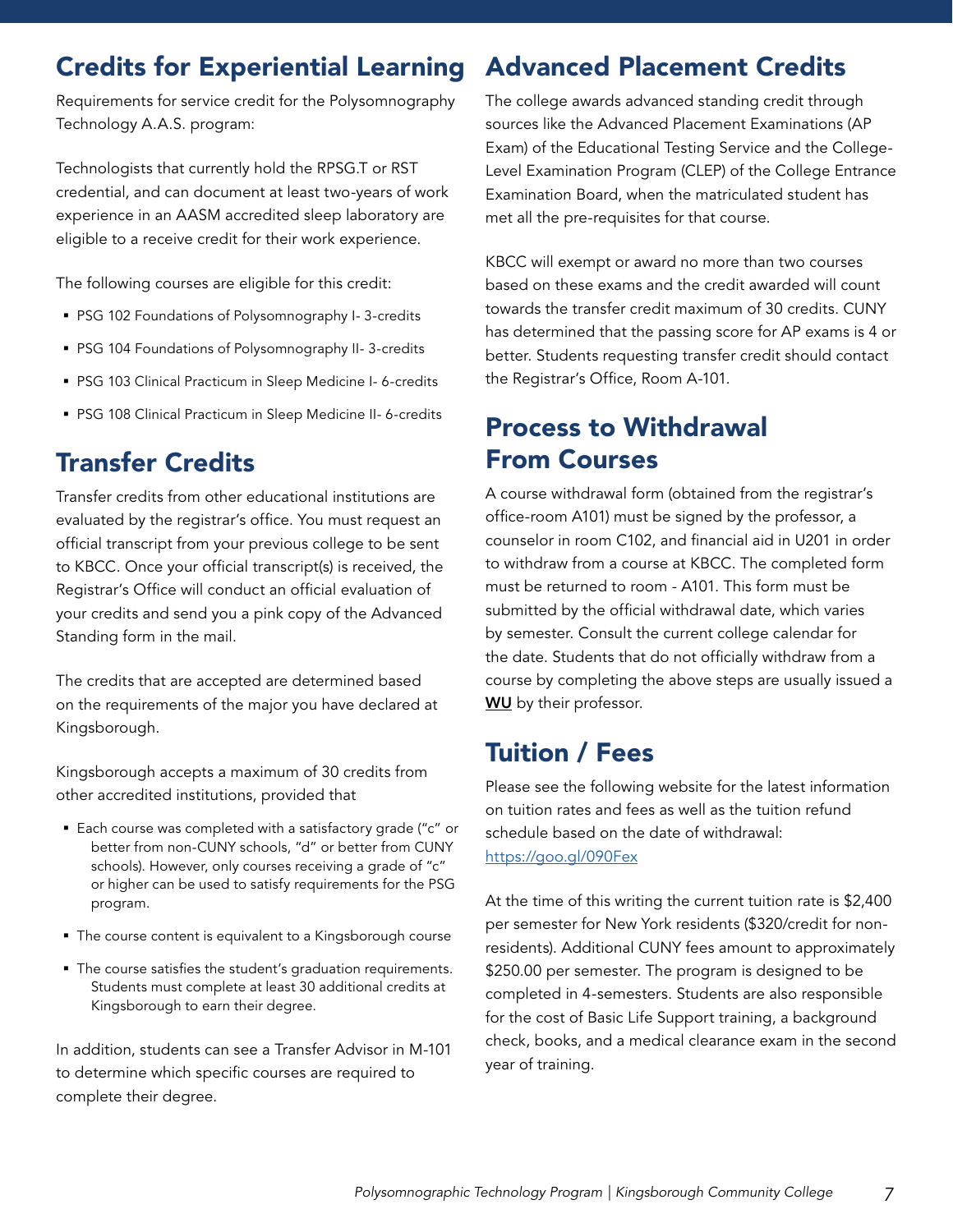## Retention Criteria

Criteria for retention in the polysomnographic technology program mandates that students:

- Receive no more than two grades below "C" in any of the general education pre-requisite courses.
- Earn a minimum of a "C" grade in all polysomnographic technology (PSG) courses.
- A student earning less than a "C" grade in a PSG course may repeat the course one time (subject to space availability) and must earn at least a grade of "C" in the repeated course.
- Earning a grade of less than "C" in any repeated PSG course will lead to termination from PSG program.

Any student who has not attended PSG courses for two or more consecutive semesters cannot be readmitted into the PSG program unless qualifying examinations have been passed in sequential order of the courses previously completed. These qualifying examinations can be repeated only once. In addition, the student must demonstrate clinical competency by passing a clinical practical examination prior to returning to any of the clinical courses.

### Articulation Agreement

The PSG program at KBCC has a formal articulation agreement with the New York College of Technology - CUNY for students interested in pursuing a Bachelor of Science degree in Health Services Administration. Please follow this link for more information on this agreement: <https://goo.gl/5R4U2j>

## Accreditation Status

Kingsborough community college is accredited by the Middle States Commission on Higher Education (3624 Market Street. Philadelphia, PA 19104. Main Phone Number (267) 284–5000, Fax (215) 662–5501).

The PSG program at KBCC is a New York State license eligible program to train polysomnographic technologists (New York State Education Department, 89 Washington Avenue. Albany, New York 12234. Phone number (518) 474-3852).

CoA PSG accreditation is pending (CoA PSG office, 1711 Frank Ave. New Bern, NC 28560. Main phone number (252) 626-3238).

### Contact Information

Contact Dr. Matthew R. Ebben at [matt.ebben@kbcc.cuny](mailto:matt.ebben%40kbcc.cuny?subject=). edu or 646-729-6879 for more information regarding the PSG program.